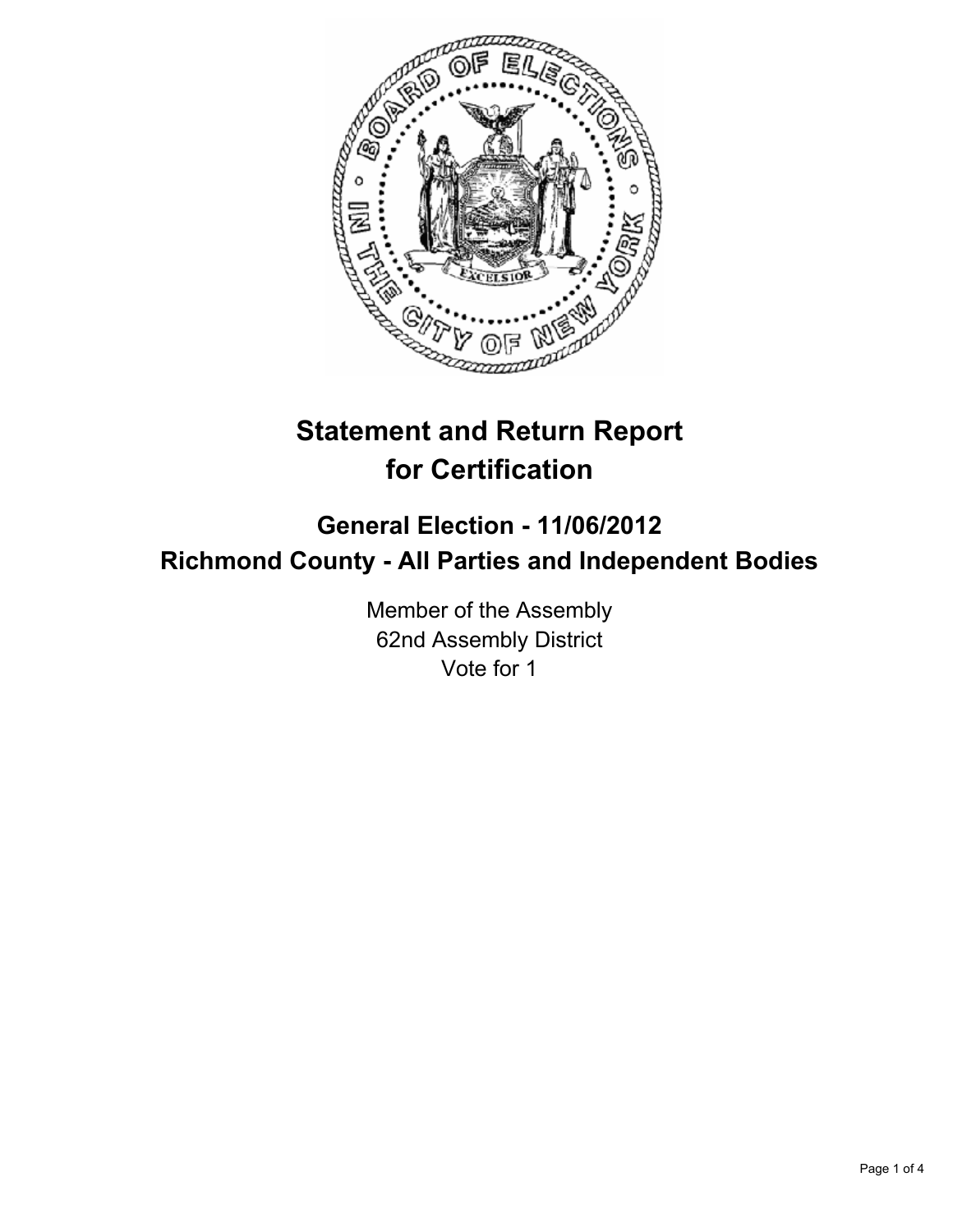

#### **Assembly District 62**

| PUBLIC COUNTER                                           | 40,722       |
|----------------------------------------------------------|--------------|
| EMERGENCY                                                | 1.           |
| ABSENTEE/MILITARY                                        | 1,716        |
| FEDERAL                                                  | 107          |
| SPECIAL PRESIDENTIAL                                     | 0            |
| <b>AFFIDAVIT</b>                                         | 2,536        |
| <b>Total Ballots</b>                                     | 45,082       |
| Less - Inapplicable Federal/Special Presidential Ballots | (107)        |
| <b>Total Applicable Ballots</b>                          | 44,975       |
| ANTHONY A. MASCOLO (DEMOCRATIC)                          | 12,943       |
| JOSEPH BORELLI (REPUBLICAN)                              | 25,279       |
| JOSEPH BORELLI (CONSERVATIVE)                            | 2,873        |
| JOSEPH BORELLI (INDEPENDENCE)                            | 874          |
| ADAM SUSS (WRITE-IN)                                     | 1            |
| ALEX ZEBLOCKI (WRITE-IN)                                 | 1            |
| ANDREW TARULLI (WRITE-IN)                                | 1            |
| DAVID F WEAVER (WRITE-IN)                                | 1            |
| DON MATTINGLY (WRITE-IN)                                 | 1            |
| FRANK MORANO (WRITE-IN)                                  | 1            |
| ILYA KOYFMAN (WRITE-IN)                                  | 1            |
| JAMES ODDO (WRITE-IN)                                    | 1            |
| JOHN HANCOCK (WRITE-IN)                                  | 1            |
| JOHNATHAN PAUL HERBET (WRITE-IN)                         | 1            |
| JOSE VALENTINE (WRITE-IN)                                | 2            |
| JOSHUA TWITO (WRITE-IN)                                  | 1            |
| JULIENNE VERDI (WRITE-IN)                                | 1            |
| KYLE RIORDAN (WRITE-IN)                                  | 1            |
| LEONARD CHIAROLLO (WRITE-IN)                             | 1            |
| LISA MARIE SCOLLO (WRITE-IN)                             | 1            |
| LOUIS ADIMANDO (WRITE-IN)                                | 1            |
| LOUIS CORDINI (WRITE-IN)                                 | 1            |
| MATT WHITE (WRITE-IN)                                    | 1            |
| MICHAEL CUSICK (WRITE-IN)                                | $\mathbf{2}$ |
| MITCH KLAGES BEMBICH (WRITE-IN)                          | 1            |
| NEIL COPY KING ASSENATO (WRITE-IN)                       | 1            |
| SEAN J STALZER (WRITE-IN)                                | 1            |
| STEPHEN COLBERT (WRITE-IN)                               | 1            |
| TIM TEBOW (WRITE-IN)                                     | 1            |
| UNATTRIBUTABLE WRITE-IN (WRITE-IN)                       | 9            |
| WILLIAM J. FINNEGAN (WRITE-IN)                           | $\mathbf 1$  |
| <b>Total Votes</b>                                       | 42,006       |
| Unrecorded                                               | 2,969        |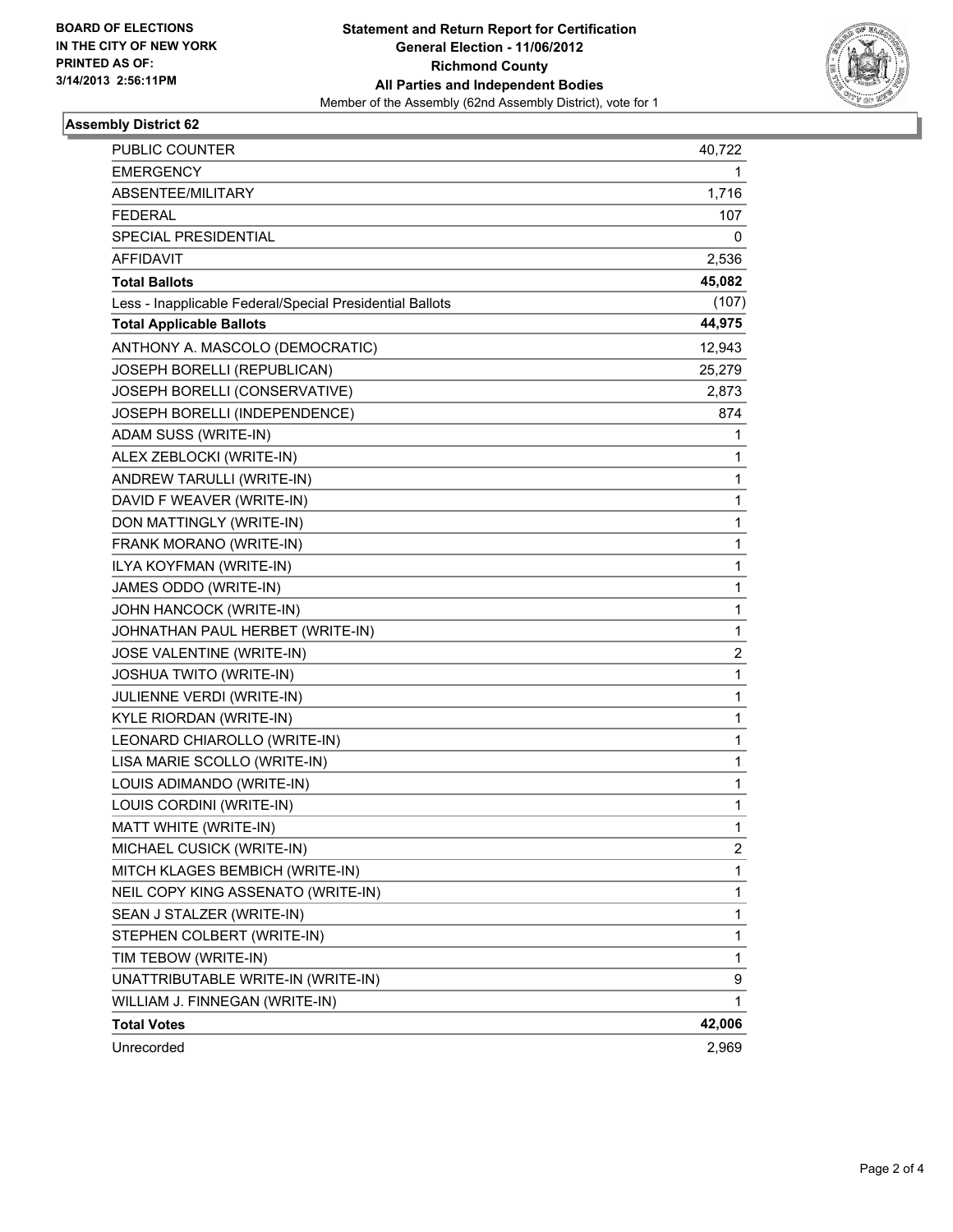#### **Statement and Return Report for Certification General Election - 11/06/2012 Richmond County All Parties and Independent Bodies** Member of the Assembly (62nd Assembly District), vote for 1



#### **Total for Member of the Assembly (62nd Assembly District) - Richmond County**

| <b>PUBLIC COUNTER</b>                                    | 40,722         |
|----------------------------------------------------------|----------------|
| EMERGENCY                                                | 1.             |
| ABSENTEE/MILITARY                                        | 1,716          |
| <b>FEDERAL</b>                                           | 107            |
| SPECIAL PRESIDENTIAL                                     | 0              |
| <b>AFFIDAVIT</b>                                         | 2,536          |
| <b>Total Ballots</b>                                     | 45,082         |
| Less - Inapplicable Federal/Special Presidential Ballots | (107)          |
| <b>Total Applicable Ballots</b>                          | 44,975         |
| ANTHONY A. MASCOLO (DEMOCRATIC)                          | 12,943         |
| JOSEPH BORELLI (REPUBLICAN)                              | 25,279         |
| JOSEPH BORELLI (CONSERVATIVE)                            | 2,873          |
| JOSEPH BORELLI (INDEPENDENCE)                            | 874            |
| ADAM SUSS (WRITE-IN)                                     | 1              |
| ALEX ZEBLOCKI (WRITE-IN)                                 | 1              |
| ANDREW TARULLI (WRITE-IN)                                | 1              |
| DAVID F WEAVER (WRITE-IN)                                | 1              |
| DON MATTINGLY (WRITE-IN)                                 | 1              |
| FRANK MORANO (WRITE-IN)                                  | 1              |
| ILYA KOYFMAN (WRITE-IN)                                  | $\mathbf{1}$   |
| JAMES ODDO (WRITE-IN)                                    | 1              |
| JOHN HANCOCK (WRITE-IN)                                  | 1              |
| JOHNATHAN PAUL HERBET (WRITE-IN)                         | 1              |
| JOSE VALENTINE (WRITE-IN)                                | $\overline{2}$ |
| JOSHUA TWITO (WRITE-IN)                                  | 1              |
| JULIENNE VERDI (WRITE-IN)                                | $\mathbf{1}$   |
| KYLE RIORDAN (WRITE-IN)                                  | 1              |
| LEONARD CHIAROLLO (WRITE-IN)                             | 1              |
| LISA MARIE SCOLLO (WRITE-IN)                             | $\mathbf{1}$   |
| LOUIS ADIMANDO (WRITE-IN)                                | 1              |
| LOUIS CORDINI (WRITE-IN)                                 | 1              |
| MATT WHITE (WRITE-IN)                                    | $\mathbf{1}$   |
| MICHAEL CUSICK (WRITE-IN)                                | $\mathbf{2}$   |
| MITCH KLAGES BEMBICH (WRITE-IN)                          | 1              |
| NEIL COPY KING ASSENATO (WRITE-IN)                       | 1              |
| SEAN J STALZER (WRITE-IN)                                | 1              |
| STEPHEN COLBERT (WRITE-IN)                               | 1              |
| TIM TEBOW (WRITE-IN)                                     | 1              |
| UNATTRIBUTABLE WRITE-IN (WRITE-IN)                       | 9              |
| WILLIAM J. FINNEGAN (WRITE-IN)                           | 1.             |
| <b>Total Votes</b>                                       | 42,006         |
| Unrecorded                                               | 2,969          |